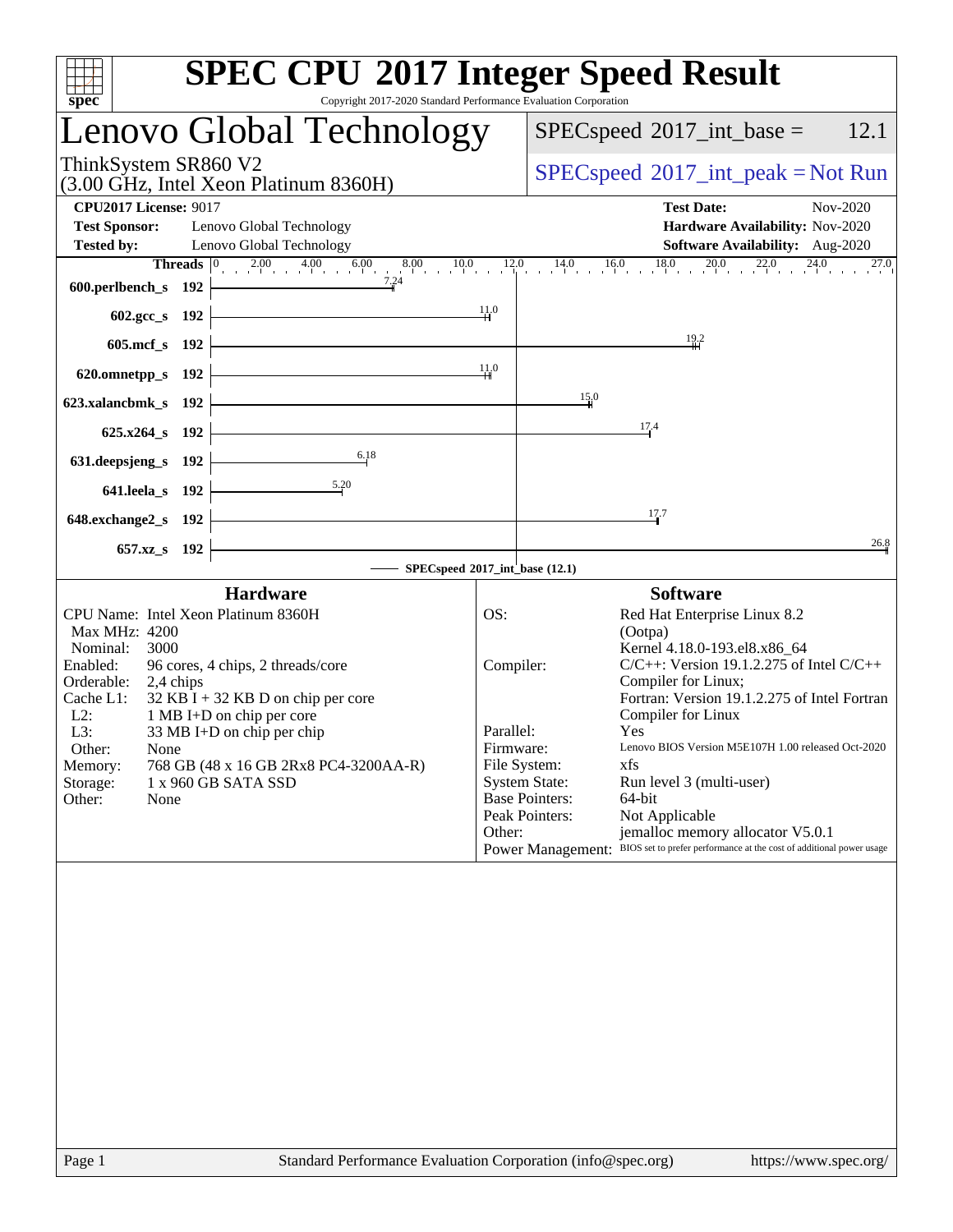

# Lenovo Global Technology

(3.00 GHz, Intel Xeon Platinum 8360H)

 $SPECspeed^{\circ}2017\_int\_base =$  $SPECspeed^{\circ}2017\_int\_base =$  12.1

### ThinkSystem SR860 V2  $\begin{array}{c} \text{SPEC speed} \textdegree 2017\_int\_peak = Not Run \end{array}$

**[CPU2017 License:](http://www.spec.org/auto/cpu2017/Docs/result-fields.html#CPU2017License)** 9017 **[Test Date:](http://www.spec.org/auto/cpu2017/Docs/result-fields.html#TestDate)** Nov-2020

**[Test Sponsor:](http://www.spec.org/auto/cpu2017/Docs/result-fields.html#TestSponsor)** Lenovo Global Technology **[Hardware Availability:](http://www.spec.org/auto/cpu2017/Docs/result-fields.html#HardwareAvailability)** Nov-2020

**[Tested by:](http://www.spec.org/auto/cpu2017/Docs/result-fields.html#Testedby)** Lenovo Global Technology **[Software Availability:](http://www.spec.org/auto/cpu2017/Docs/result-fields.html#SoftwareAvailability)** Aug-2020

#### **[Results Table](http://www.spec.org/auto/cpu2017/Docs/result-fields.html#ResultsTable)**

|                                            | <b>Base</b>    |                |             |                |       | <b>Peak</b>    |       |                |                |              |                |              |                |              |
|--------------------------------------------|----------------|----------------|-------------|----------------|-------|----------------|-------|----------------|----------------|--------------|----------------|--------------|----------------|--------------|
| <b>Benchmark</b>                           | <b>Threads</b> | <b>Seconds</b> | Ratio       | <b>Seconds</b> | Ratio | <b>Seconds</b> | Ratio | <b>Threads</b> | <b>Seconds</b> | <b>Ratio</b> | <b>Seconds</b> | <b>Ratio</b> | <b>Seconds</b> | <b>Ratio</b> |
| $600.$ perlbench $\mathsf{S}$              | 192            | 245            | 7.25        | 245            | 7.24  | 247            | 7.17  |                |                |              |                |              |                |              |
| $602.\text{sec}\_\text{s}$                 | 192            | 362            | 11.0        | 360            | 11.1  | 367            | 10.9  |                |                |              |                |              |                |              |
| $605$ .mcf s                               | 192            | 246            | 19.2        | 244            | 19.4  | 247            | 19.1  |                |                |              |                |              |                |              |
| 620.omnetpp_s                              | 192            | 148            | <b>11.0</b> | 147            | 11.1  | 150            | 10.9  |                |                |              |                |              |                |              |
| 623.xalancbmk s                            | 192            | 94.0           | 15.1        | 94.5           | 15.0  | 94.7           | 15.0  |                |                |              |                |              |                |              |
| $625.x264$ s                               | 192            | 102            | 17.4        | 101            | 17.4  | 102            | 17.4  |                |                |              |                |              |                |              |
| 631.deepsjeng_s                            | 192            | 232            | 6.18        | 232            | 6.18  | 232            | 6.18  |                |                |              |                |              |                |              |
| 641.leela s                                | 192            | 328            | 5.20        | 328            | 5.20  | 328            | 5.20  |                |                |              |                |              |                |              |
| 648.exchange2_s                            | 192            | 167            | 17.7        | 166            | 17.7  | 166            | 17.7  |                |                |              |                |              |                |              |
| $657.xz$ s                                 | 192            | 231            | 26.8        | 231            | 26.7  | 231            | 26.8  |                |                |              |                |              |                |              |
| $SPECspeed*2017$ int base =<br><b>12.1</b> |                |                |             |                |       |                |       |                |                |              |                |              |                |              |

**[SPECspeed](http://www.spec.org/auto/cpu2017/Docs/result-fields.html#SPECspeed2017intpeak)[2017\\_int\\_peak =](http://www.spec.org/auto/cpu2017/Docs/result-fields.html#SPECspeed2017intpeak) Not Run**

Results appear in the [order in which they were run.](http://www.spec.org/auto/cpu2017/Docs/result-fields.html#RunOrder) Bold underlined text [indicates a median measurement.](http://www.spec.org/auto/cpu2017/Docs/result-fields.html#Median)

#### **[Operating System Notes](http://www.spec.org/auto/cpu2017/Docs/result-fields.html#OperatingSystemNotes)**

Stack size set to unlimited using "ulimit -s unlimited"

### **[Environment Variables Notes](http://www.spec.org/auto/cpu2017/Docs/result-fields.html#EnvironmentVariablesNotes)**

```
Environment variables set by runcpu before the start of the run:
KMP_AFFINITY = "granularity=fine,scatter"
LD_LIBRARY_PATH =
      "/home/cpu2017-1.1.0-ic19.1u2/lib/intel64:/home/cpu2017-1.1.0-ic19.1u2/j
      e5.0.1-64"
MALLOC_CONF = "retain:true"
OMP_STACKSIZE = "192M"
```
#### **[General Notes](http://www.spec.org/auto/cpu2017/Docs/result-fields.html#GeneralNotes)**

 Binaries compiled on a system with 1x Intel Core i9-7980XE CPU + 64GB RAM memory using Redhat Enterprise Linux 8.0 Transparent Huge Pages enabled by default Prior to runcpu invocation Filesystem page cache synced and cleared with: sync; echo 3> /proc/sys/vm/drop\_caches NA: The test sponsor attests, as of date of publication, that CVE-2017-5754 (Meltdown) is mitigated in the system as tested and documented. Yes: The test sponsor attests, as of date of publication, that CVE-2017-5753 (Spectre variant 1) is mitigated in the system as tested and documented. Yes: The test sponsor attests, as of date of publication, that CVE-2017-5715 (Spectre variant 2) is mitigated in the system as tested and documented.

**(Continued on next page)**

| Page 2 | Standard Performance Evaluation Corporation (info@spec.org) | https://www.spec.org/ |
|--------|-------------------------------------------------------------|-----------------------|
|--------|-------------------------------------------------------------|-----------------------|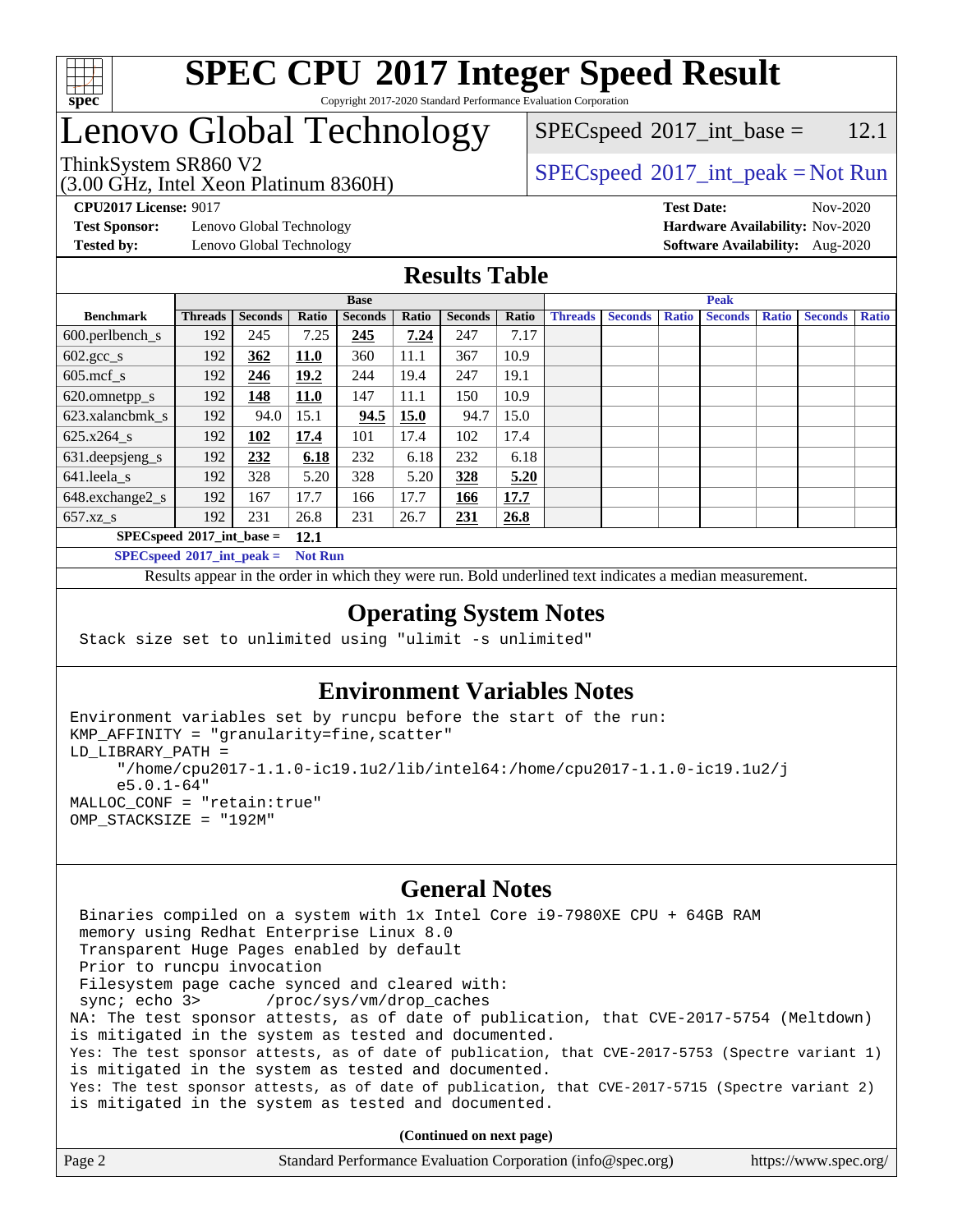

# Lenovo Global Technology

 $SPECspeed^{\circ}2017\_int\_base = 12.1$  $SPECspeed^{\circ}2017\_int\_base = 12.1$ 

(3.00 GHz, Intel Xeon Platinum 8360H)

ThinkSystem SR860 V2  $\begin{array}{c} \text{SPEC speed} \textdegree 2017\_int\_peak = Not Run \end{array}$ 

**[CPU2017 License:](http://www.spec.org/auto/cpu2017/Docs/result-fields.html#CPU2017License)** 9017 **[Test Date:](http://www.spec.org/auto/cpu2017/Docs/result-fields.html#TestDate)** Nov-2020

**[Test Sponsor:](http://www.spec.org/auto/cpu2017/Docs/result-fields.html#TestSponsor)** Lenovo Global Technology **[Hardware Availability:](http://www.spec.org/auto/cpu2017/Docs/result-fields.html#HardwareAvailability)** Nov-2020 **[Tested by:](http://www.spec.org/auto/cpu2017/Docs/result-fields.html#Testedby)** Lenovo Global Technology **[Software Availability:](http://www.spec.org/auto/cpu2017/Docs/result-fields.html#SoftwareAvailability)** Aug-2020

**[General Notes \(Continued\)](http://www.spec.org/auto/cpu2017/Docs/result-fields.html#GeneralNotes)** jemalloc, a general purpose malloc implementation built with the RedHat Enterprise 7.5, and the system compiler gcc 4.8.5 sources available from jemalloc.net or <https://github.com/jemalloc/jemalloc/releases> **[Platform Notes](http://www.spec.org/auto/cpu2017/Docs/result-fields.html#PlatformNotes)** BIOS configuration: Choose Operating Mode set to Maximum Performance and then set it to Custom Mode MONITOR/MWAIT set to Enabled Sysinfo program /home/cpu2017-1.1.0-ic19.1u2/bin/sysinfo Rev: r6365 of 2019-08-21 295195f888a3d7edb1e6e46a485a0011 running on localhost.localdomain Wed Nov 18 00:03:36 2020 SUT (System Under Test) info as seen by some common utilities. For more information on this section, see <https://www.spec.org/cpu2017/Docs/config.html#sysinfo> From /proc/cpuinfo model name : Intel(R) Xeon(R) Platinum 8360H CPU @ 3.00GHz 4 "physical id"s (chips) 192 "processors" cores, siblings (Caution: counting these is hw and system dependent. The following excerpts from /proc/cpuinfo might not be reliable. Use with caution.) cpu cores : 24 siblings : 48 physical 0: cores 0 1 2 3 4 5 8 9 10 11 12 13 16 17 18 19 20 21 24 25 26 27 28 29 physical 1: cores 0 1 2 3 4 5 8 9 10 11 12 13 16 17 18 19 20 21 24 25 26 27 28 29 physical 2: cores 0 1 2 3 4 5 8 9 10 11 12 13 16 17 18 19 20 21 24 25 26 27 28 29 physical 3: cores 0 1 2 3 4 5 8 9 10 11 12 13 16 17 18 19 20 21 24 25 26 27 28 29 From lscpu: Architecture: x86\_64 CPU op-mode(s): 32-bit, 64-bit Byte Order: Little Endian CPU(s): 192 On-line CPU(s) list: 0-191 Thread(s) per core: 2 Core(s) per socket: 24 Socket(s): 4 NUMA node(s): 4 Vendor ID: GenuineIntel CPU family: 6 Model: 85 Model name: Intel(R) Xeon(R) Platinum 8360H CPU @ 3.00GHz Stepping: 11 **(Continued on next page)**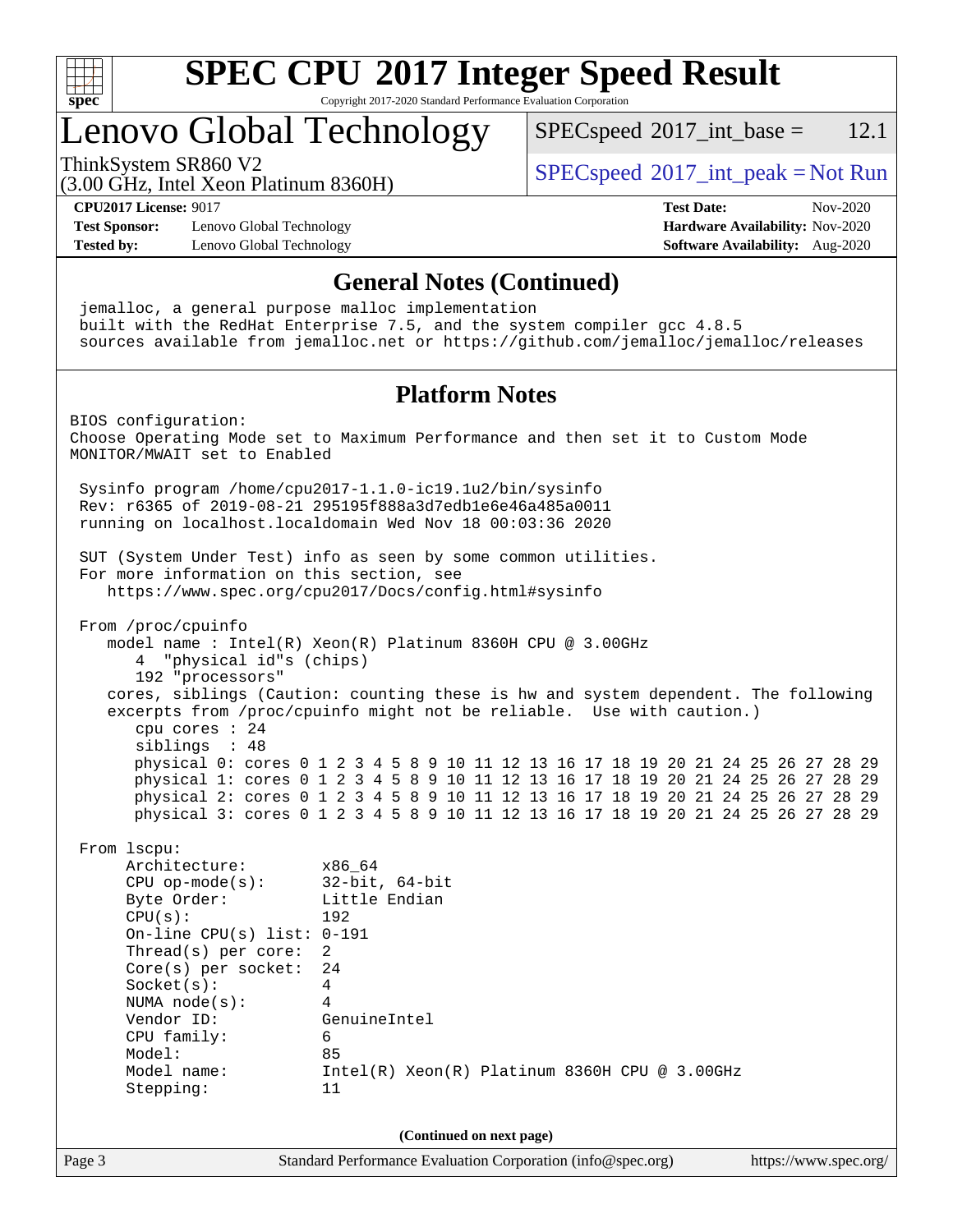

Lenovo Global Technology

 $SPEC speed^{\circ}2017\_int\_base = 12.1$ 

(3.00 GHz, Intel Xeon Platinum 8360H)

ThinkSystem SR860 V2  $\begin{array}{c} \text{SPEC speed} \textdegree 2017\_int\_peak = Not Run \end{array}$ 

**[Test Sponsor:](http://www.spec.org/auto/cpu2017/Docs/result-fields.html#TestSponsor)** Lenovo Global Technology **[Hardware Availability:](http://www.spec.org/auto/cpu2017/Docs/result-fields.html#HardwareAvailability)** Nov-2020 **[Tested by:](http://www.spec.org/auto/cpu2017/Docs/result-fields.html#Testedby)** Lenovo Global Technology **[Software Availability:](http://www.spec.org/auto/cpu2017/Docs/result-fields.html#SoftwareAvailability)** Aug-2020

**[CPU2017 License:](http://www.spec.org/auto/cpu2017/Docs/result-fields.html#CPU2017License)** 9017 **[Test Date:](http://www.spec.org/auto/cpu2017/Docs/result-fields.html#TestDate)** Nov-2020

#### **[Platform Notes \(Continued\)](http://www.spec.org/auto/cpu2017/Docs/result-fields.html#PlatformNotes)**

| CPU MHz:           | 3740.989             |
|--------------------|----------------------|
| $CPU$ max $MHz$ :  | 4200.0000            |
| CPU min MHz:       | 1200.0000            |
| BogoMIPS:          | 6000.00              |
| Virtualization:    | $VT - x$             |
| $L1d$ cache:       | 32K                  |
| $L1i$ cache:       | 32K                  |
| $L2$ cache:        | 1024K                |
| $L3$ cache:        | 33792K               |
| NUMA node0 CPU(s): | $0 - 23.96 - 119$    |
| NUMA node1 CPU(s): | $24 - 47, 120 - 143$ |
| NUMA node2 CPU(s): | $48 - 71, 144 - 167$ |
| NUMA node3 CPU(s): | 72-95,168-191        |
| Flacs:             | fnu vme de nse       |

Flags: fpu vme de pse tsc msr pae mce cx8 apic sep mtrr pge mca cmov pat pse36 clflush dts acpi mmx fxsr sse sse2 ss ht tm pbe syscall nx pdpe1gb rdtscp lm constant\_tsc art arch\_perfmon pebs bts rep\_good nopl xtopology nonstop\_tsc cpuid aperfmperf pni pclmulqdq dtes64 monitor ds\_cpl vmx smx est tm2 ssse3 sdbg fma cx16 xtpr pdcm pcid dca sse4\_1 sse4\_2 x2apic movbe popcnt tsc\_deadline\_timer aes xsave avx f16c rdrand lahf\_lm abm 3dnowprefetch cpuid\_fault epb cat\_l3 cdp\_l3 invpcid\_single intel\_ppin ssbd mba ibrs ibpb stibp ibrs\_enhanced tpr\_shadow vnmi flexpriority ept vpid fsgsbase tsc\_adjust bmi1 hle avx2 smep bmi2 erms invpcid rtm cqm mpx rdt\_a avx512f avx512dq rdseed adx smap clflushopt clwb intel\_pt avx512cd avx512bw avx512vl xsaveopt xsavec xgetbv1 xsaves cqm\_llc cqm\_occup\_llc cqm\_mbm\_total cqm\_mbm\_local avx512\_bf16 dtherm ida arat pln pts pku ospke avx512\_vnni md\_clear flush\_l1d arch\_capabilities

 /proc/cpuinfo cache data cache size : 33792 KB

 From numactl --hardware WARNING: a numactl 'node' might or might not correspond to a physical chip. available: 4 nodes (0-3) node 0 cpus: 0 1 2 3 4 5 6 7 8 9 10 11 12 13 14 15 16 17 18 19 20 21 22 23 96 97 98 99 100 101 102 103 104 105 106 107 108 109 110 111 112 113 114 115 116 117 118 119 node 0 size: 193115 MB node 0 free: 192667 MB node 1 cpus: 24 25 26 27 28 29 30 31 32 33 34 35 36 37 38 39 40 41 42 43 44 45 46 47 120 121 122 123 124 125 126 127 128 129 130 131 132 133 134 135 136 137 138 139 140 141 142 143 node 1 size: 193525 MB node 1 free: 192887 MB node 2 cpus: 48 49 50 51 52 53 54 55 56 57 58 59 60 61 62 63 64 65 66 67 68 69 70 71 144 145 146 147 148 149 150 151 152 153 154 155 156 157 158 159 160 161 162 163 164 165 166 167 node 2 size: 193498 MB node 2 free: 193278 MB node 3 cpus: 72 73 74 75 76 77 78 79 80 81 82 83 84 85 86 87 88 89 90 91 92 93 94 95

**(Continued on next page)**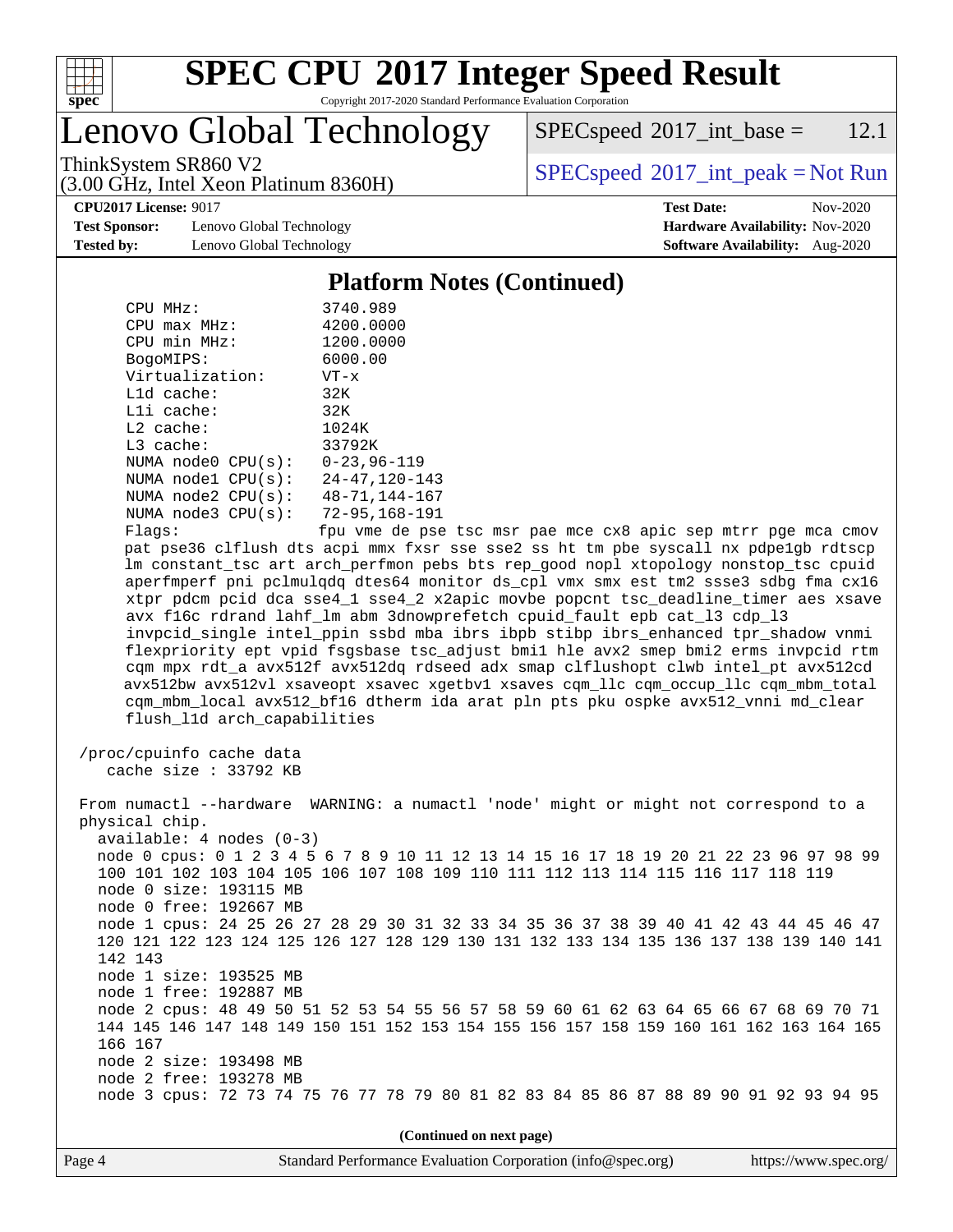

# Lenovo Global Technology

 $SPECspeed^{\circ}2017\_int\_base = 12.1$  $SPECspeed^{\circ}2017\_int\_base = 12.1$ 

(3.00 GHz, Intel Xeon Platinum 8360H)

ThinkSystem SR860 V2  $\begin{array}{c} \text{SPEC speed} \textdegree 2017\_int\_peak = Not Run \end{array}$ 

**[CPU2017 License:](http://www.spec.org/auto/cpu2017/Docs/result-fields.html#CPU2017License)** 9017 **[Test Date:](http://www.spec.org/auto/cpu2017/Docs/result-fields.html#TestDate)** Nov-2020

**[Test Sponsor:](http://www.spec.org/auto/cpu2017/Docs/result-fields.html#TestSponsor)** Lenovo Global Technology **[Hardware Availability:](http://www.spec.org/auto/cpu2017/Docs/result-fields.html#HardwareAvailability)** Nov-2020 **[Tested by:](http://www.spec.org/auto/cpu2017/Docs/result-fields.html#Testedby)** Lenovo Global Technology **[Software Availability:](http://www.spec.org/auto/cpu2017/Docs/result-fields.html#SoftwareAvailability)** Aug-2020

#### **[Platform Notes \(Continued\)](http://www.spec.org/auto/cpu2017/Docs/result-fields.html#PlatformNotes)**

 168 169 170 171 172 173 174 175 176 177 178 179 180 181 182 183 184 185 186 187 188 189 190 191 node 3 size: 193523 MB node 3 free: 193308 MB node distances: node 0 1 2 3 0: 10 20 20 20 1: 20 10 20 20 2: 20 20 10 20 3: 20 20 20 10 From /proc/meminfo MemTotal: 792229640 kB HugePages\_Total: 0 Hugepagesize: 2048 kB /usr/bin/lsb\_release -d Red Hat Enterprise Linux release 8.2 (Ootpa) From /etc/\*release\* /etc/\*version\* os-release: NAME="Red Hat Enterprise Linux" VERSION="8.2 (Ootpa)" ID="rhel" ID\_LIKE="fedora" VERSION\_ID="8.2" PLATFORM\_ID="platform:el8" PRETTY\_NAME="Red Hat Enterprise Linux 8.2 (Ootpa)" ANSI\_COLOR="0;31" redhat-release: Red Hat Enterprise Linux release 8.2 (Ootpa) system-release: Red Hat Enterprise Linux release 8.2 (Ootpa) system-release-cpe: cpe:/o:redhat:enterprise\_linux:8.2:ga uname -a: Linux localhost.localdomain 4.18.0-193.el8.x86\_64 #1 SMP Fri Mar 27 14:35:58 UTC 2020 x86\_64 x86\_64 x86\_64 GNU/Linux Kernel self-reported vulnerability status: itlb\_multihit: Not affected CVE-2018-3620 (L1 Terminal Fault): Not affected Microarchitectural Data Sampling: Not affected CVE-2017-5754 (Meltdown): Not affected CVE-2018-3639 (Speculative Store Bypass): Mitigation: Speculative Store Bypass disabled via prctl and seccomp CVE-2017-5753 (Spectre variant 1): Mitigation: usercopy/swapgs barriers and \_\_user pointer sanitization **(Continued on next page)**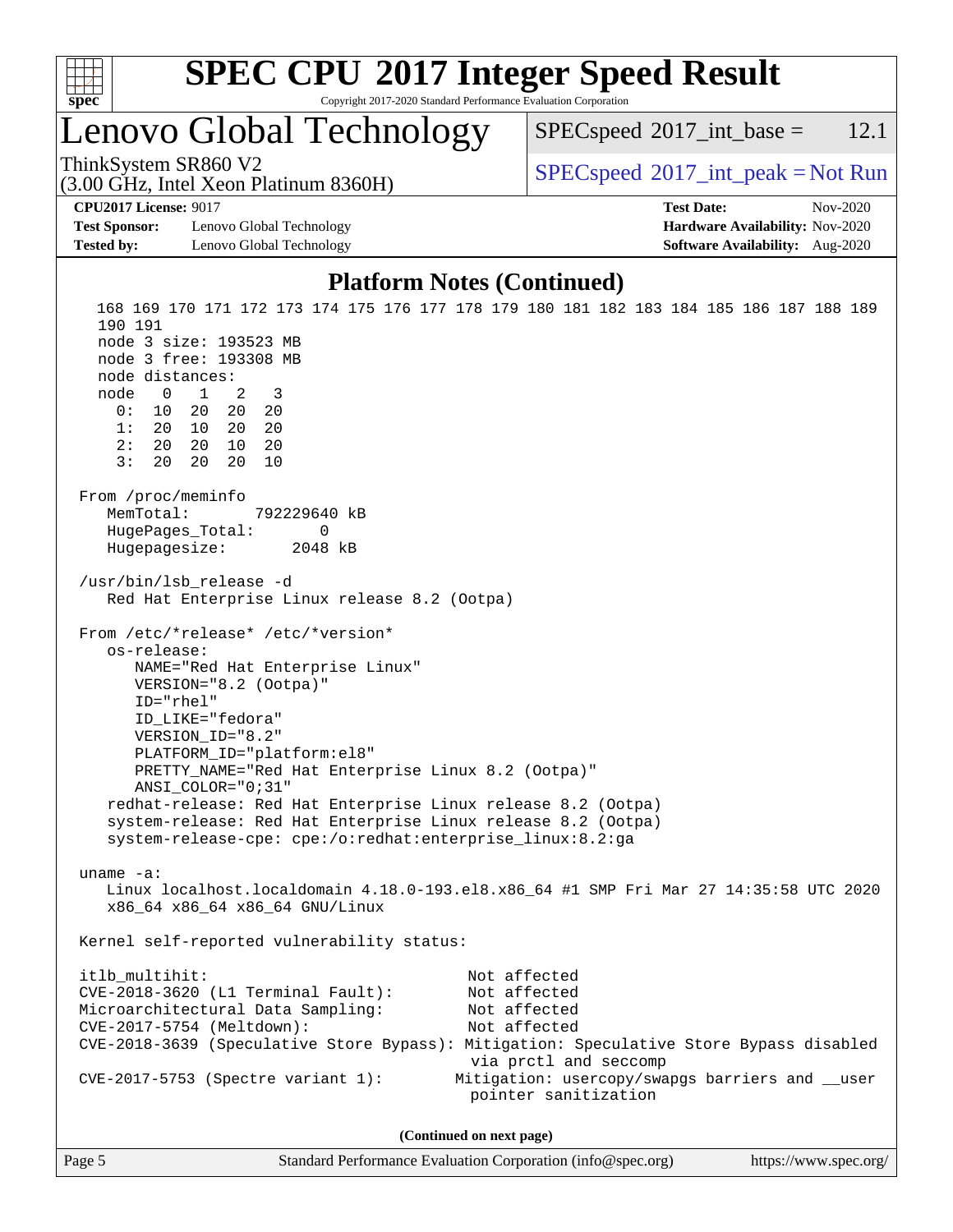

# **[SPEC CPU](http://www.spec.org/auto/cpu2017/Docs/result-fields.html#SPECCPU2017IntegerSpeedResult)[2017 Integer Speed Result](http://www.spec.org/auto/cpu2017/Docs/result-fields.html#SPECCPU2017IntegerSpeedResult)**

Copyright 2017-2020 Standard Performance Evaluation Corporation

# Lenovo Global Technology

 $SPECspeed^{\circ}2017\_int\_base = 12.1$  $SPECspeed^{\circ}2017\_int\_base = 12.1$ 

(3.00 GHz, Intel Xeon Platinum 8360H)

ThinkSystem SR860 V2  $\begin{array}{c} \text{SPEC speed} \textdegree 2017\_int\_peak = Not Run \end{array}$ 

**[Test Sponsor:](http://www.spec.org/auto/cpu2017/Docs/result-fields.html#TestSponsor)** Lenovo Global Technology **[Hardware Availability:](http://www.spec.org/auto/cpu2017/Docs/result-fields.html#HardwareAvailability)** Nov-2020 **[Tested by:](http://www.spec.org/auto/cpu2017/Docs/result-fields.html#Testedby)** Lenovo Global Technology **[Software Availability:](http://www.spec.org/auto/cpu2017/Docs/result-fields.html#SoftwareAvailability)** Aug-2020

**[CPU2017 License:](http://www.spec.org/auto/cpu2017/Docs/result-fields.html#CPU2017License)** 9017 **[Test Date:](http://www.spec.org/auto/cpu2017/Docs/result-fields.html#TestDate)** Nov-2020

#### **[Platform Notes \(Continued\)](http://www.spec.org/auto/cpu2017/Docs/result-fields.html#PlatformNotes)**

 CVE-2017-5715 (Spectre variant 2): Mitigation: Enhanced IBRS, IBPB: conditional, RSB filling<br>Not affected

tsx\_async\_abort:

run-level 3 Nov 18 00:03

 SPEC is set to: /home/cpu2017-1.1.0-ic19.1u2 Filesystem Type Size Used Avail Use% Mounted on /dev/sda3 xfs 892G 36G 856G 5% /

 From /sys/devices/virtual/dmi/id BIOS: Lenovo M5E107H-1.00 10/18/2020 Vendor: Lenovo Product: ThinkSystem SR860 V2 Product Family: ThinkSystem Serial: none

 Additional information from dmidecode follows. WARNING: Use caution when you interpret this section. The 'dmidecode' program reads system data which is "intended to allow hardware to be accurately determined", but the intent may not be met, as there are frequent changes to hardware, firmware, and the "DMTF SMBIOS" standard. Memory:

48x SK Hynix HMA82GR7CJR8N-XN 16 GB 2 rank 3200

(End of data from sysinfo program)

#### **[Compiler Version Notes](http://www.spec.org/auto/cpu2017/Docs/result-fields.html#CompilerVersionNotes)**

============================================================================== C | 600.perlbench\_s(base) 602.gcc\_s(base) 605.mcf\_s(base) | 625.x264\_s(base) 657.xz\_s(base) ------------------------------------------------------------------------------ Intel(R) C Compiler for applications running on Intel(R)  $64$ , Version 19.1.2.275 Build 20200604 Copyright (C) 1985-2020 Intel Corporation. All rights reserved. ------------------------------------------------------------------------------ ============================================================================== C++ | 620.omnetpp\_s(base) 623.xalancbmk\_s(base) 631.deepsjeng\_s(base) | 641.leela\_s(base) ------------------------------------------------------------------------------ Intel(R) C++ Compiler for applications running on Intel(R) 64, Version 19.1.2.275 Build 20200604 Copyright (C) 1985-2020 Intel Corporation. All rights reserved. ------------------------------------------------------------------------------

**(Continued on next page)**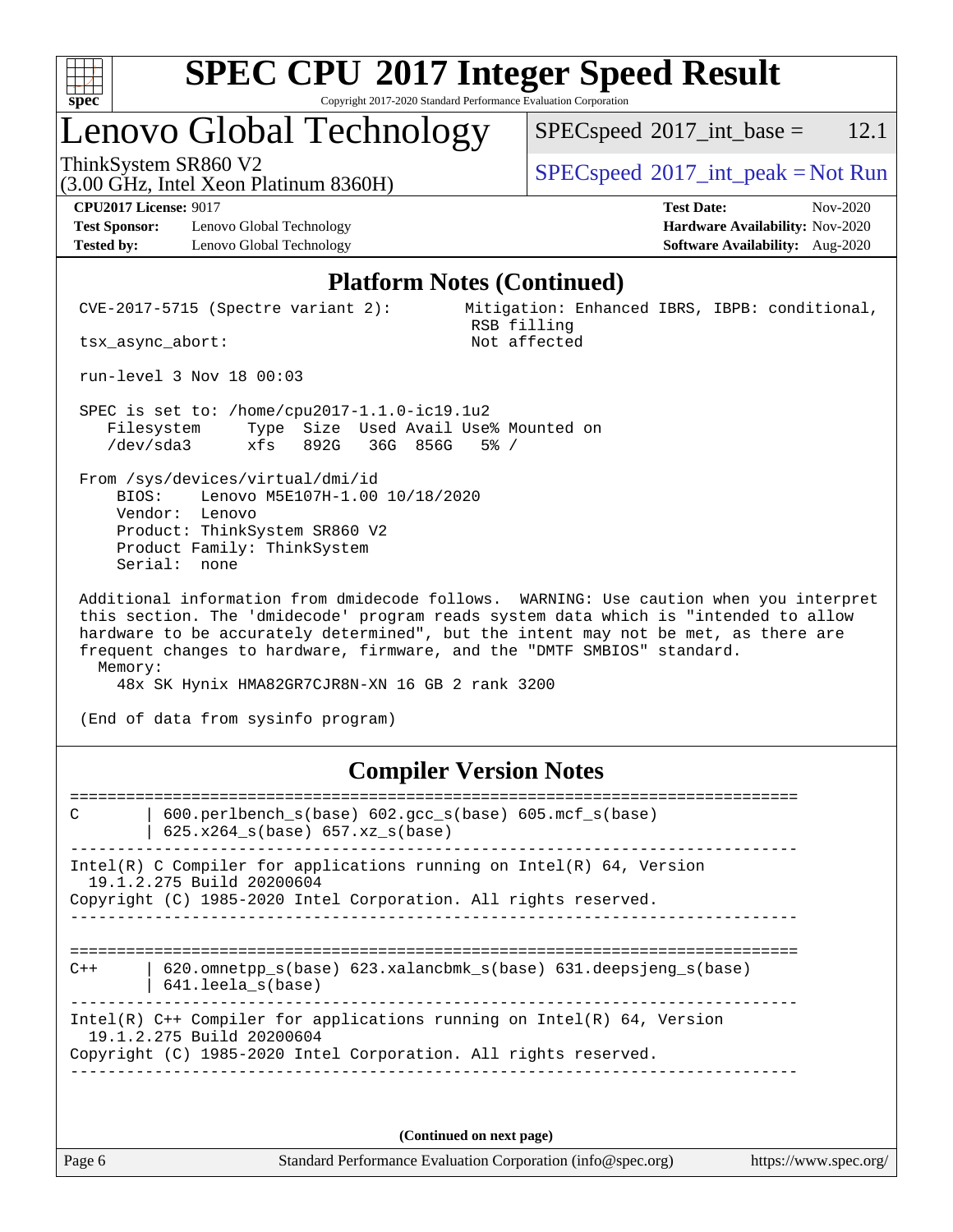

# **[SPEC CPU](http://www.spec.org/auto/cpu2017/Docs/result-fields.html#SPECCPU2017IntegerSpeedResult)[2017 Integer Speed Result](http://www.spec.org/auto/cpu2017/Docs/result-fields.html#SPECCPU2017IntegerSpeedResult)**

Copyright 2017-2020 Standard Performance Evaluation Corporation

# Lenovo Global Technology

 $SPECspeed^{\circ}2017\_int\_base = 12.1$  $SPECspeed^{\circ}2017\_int\_base = 12.1$ 

(3.00 GHz, Intel Xeon Platinum 8360H)

ThinkSystem SR860 V2  $\begin{array}{c} \text{SPEC speed} \textdegree 2017\_int\_peak = Not Run \end{array}$ 

**[Test Sponsor:](http://www.spec.org/auto/cpu2017/Docs/result-fields.html#TestSponsor)** Lenovo Global Technology **[Hardware Availability:](http://www.spec.org/auto/cpu2017/Docs/result-fields.html#HardwareAvailability)** Nov-2020 **[Tested by:](http://www.spec.org/auto/cpu2017/Docs/result-fields.html#Testedby)** Lenovo Global Technology **[Software Availability:](http://www.spec.org/auto/cpu2017/Docs/result-fields.html#SoftwareAvailability)** Aug-2020

**[CPU2017 License:](http://www.spec.org/auto/cpu2017/Docs/result-fields.html#CPU2017License)** 9017 **[Test Date:](http://www.spec.org/auto/cpu2017/Docs/result-fields.html#TestDate)** Nov-2020

### **[Compiler Version Notes \(Continued\)](http://www.spec.org/auto/cpu2017/Docs/result-fields.html#CompilerVersionNotes)**

============================================================================== Fortran | 648.exchange2\_s(base) ------------------------------------------------------------------------------ Intel(R) Fortran Intel(R) 64 Compiler for applications running on Intel(R) 64, Version 19.1.2.275 Build 20200623 Copyright (C) 1985-2020 Intel Corporation. All rights reserved. ------------------------------------------------------------------------------

## **[Base Compiler Invocation](http://www.spec.org/auto/cpu2017/Docs/result-fields.html#BaseCompilerInvocation)**

[C benchmarks](http://www.spec.org/auto/cpu2017/Docs/result-fields.html#Cbenchmarks):

[icc](http://www.spec.org/cpu2017/results/res2020q4/cpu2017-20201123-24466.flags.html#user_CCbase_intel_icc_66fc1ee009f7361af1fbd72ca7dcefbb700085f36577c54f309893dd4ec40d12360134090235512931783d35fd58c0460139e722d5067c5574d8eaf2b3e37e92)

[C++ benchmarks:](http://www.spec.org/auto/cpu2017/Docs/result-fields.html#CXXbenchmarks) [icpc](http://www.spec.org/cpu2017/results/res2020q4/cpu2017-20201123-24466.flags.html#user_CXXbase_intel_icpc_c510b6838c7f56d33e37e94d029a35b4a7bccf4766a728ee175e80a419847e808290a9b78be685c44ab727ea267ec2f070ec5dc83b407c0218cded6866a35d07)

[Fortran benchmarks](http://www.spec.org/auto/cpu2017/Docs/result-fields.html#Fortranbenchmarks): [ifort](http://www.spec.org/cpu2017/results/res2020q4/cpu2017-20201123-24466.flags.html#user_FCbase_intel_ifort_8111460550e3ca792625aed983ce982f94888b8b503583aa7ba2b8303487b4d8a21a13e7191a45c5fd58ff318f48f9492884d4413fa793fd88dd292cad7027ca)

## **[Base Portability Flags](http://www.spec.org/auto/cpu2017/Docs/result-fields.html#BasePortabilityFlags)**

 600.perlbench\_s: [-DSPEC\\_LP64](http://www.spec.org/cpu2017/results/res2020q4/cpu2017-20201123-24466.flags.html#b600.perlbench_s_basePORTABILITY_DSPEC_LP64) [-DSPEC\\_LINUX\\_X64](http://www.spec.org/cpu2017/results/res2020q4/cpu2017-20201123-24466.flags.html#b600.perlbench_s_baseCPORTABILITY_DSPEC_LINUX_X64) 602.gcc\_s: [-DSPEC\\_LP64](http://www.spec.org/cpu2017/results/res2020q4/cpu2017-20201123-24466.flags.html#suite_basePORTABILITY602_gcc_s_DSPEC_LP64) 605.mcf\_s: [-DSPEC\\_LP64](http://www.spec.org/cpu2017/results/res2020q4/cpu2017-20201123-24466.flags.html#suite_basePORTABILITY605_mcf_s_DSPEC_LP64) 620.omnetpp\_s: [-DSPEC\\_LP64](http://www.spec.org/cpu2017/results/res2020q4/cpu2017-20201123-24466.flags.html#suite_basePORTABILITY620_omnetpp_s_DSPEC_LP64) 623.xalancbmk\_s: [-DSPEC\\_LP64](http://www.spec.org/cpu2017/results/res2020q4/cpu2017-20201123-24466.flags.html#suite_basePORTABILITY623_xalancbmk_s_DSPEC_LP64) [-DSPEC\\_LINUX](http://www.spec.org/cpu2017/results/res2020q4/cpu2017-20201123-24466.flags.html#b623.xalancbmk_s_baseCXXPORTABILITY_DSPEC_LINUX) 625.x264\_s: [-DSPEC\\_LP64](http://www.spec.org/cpu2017/results/res2020q4/cpu2017-20201123-24466.flags.html#suite_basePORTABILITY625_x264_s_DSPEC_LP64) 631.deepsjeng\_s: [-DSPEC\\_LP64](http://www.spec.org/cpu2017/results/res2020q4/cpu2017-20201123-24466.flags.html#suite_basePORTABILITY631_deepsjeng_s_DSPEC_LP64) 641.leela\_s: [-DSPEC\\_LP64](http://www.spec.org/cpu2017/results/res2020q4/cpu2017-20201123-24466.flags.html#suite_basePORTABILITY641_leela_s_DSPEC_LP64) 648.exchange2\_s: [-DSPEC\\_LP64](http://www.spec.org/cpu2017/results/res2020q4/cpu2017-20201123-24466.flags.html#suite_basePORTABILITY648_exchange2_s_DSPEC_LP64) 657.xz\_s: [-DSPEC\\_LP64](http://www.spec.org/cpu2017/results/res2020q4/cpu2017-20201123-24466.flags.html#suite_basePORTABILITY657_xz_s_DSPEC_LP64)

# **[Base Optimization Flags](http://www.spec.org/auto/cpu2017/Docs/result-fields.html#BaseOptimizationFlags)**

#### [C benchmarks](http://www.spec.org/auto/cpu2017/Docs/result-fields.html#Cbenchmarks):

```
-m64 -qnextgen -std=c11
-Wl,-plugin-opt=-x86-branches-within-32B-boundaries -Wl,-z,muldefs
-xCORE-AVX512 -O3 -ffast-math -flto -mfpmath=sse -funroll-loops
-qopt-mem-layout-trans=4 -fopenmp -DSPEC_OPENMP
-L/usr/local/jemalloc64-5.0.1/lib -ljemalloc
```
**(Continued on next page)**

Page 7 Standard Performance Evaluation Corporation [\(info@spec.org\)](mailto:info@spec.org) <https://www.spec.org/>